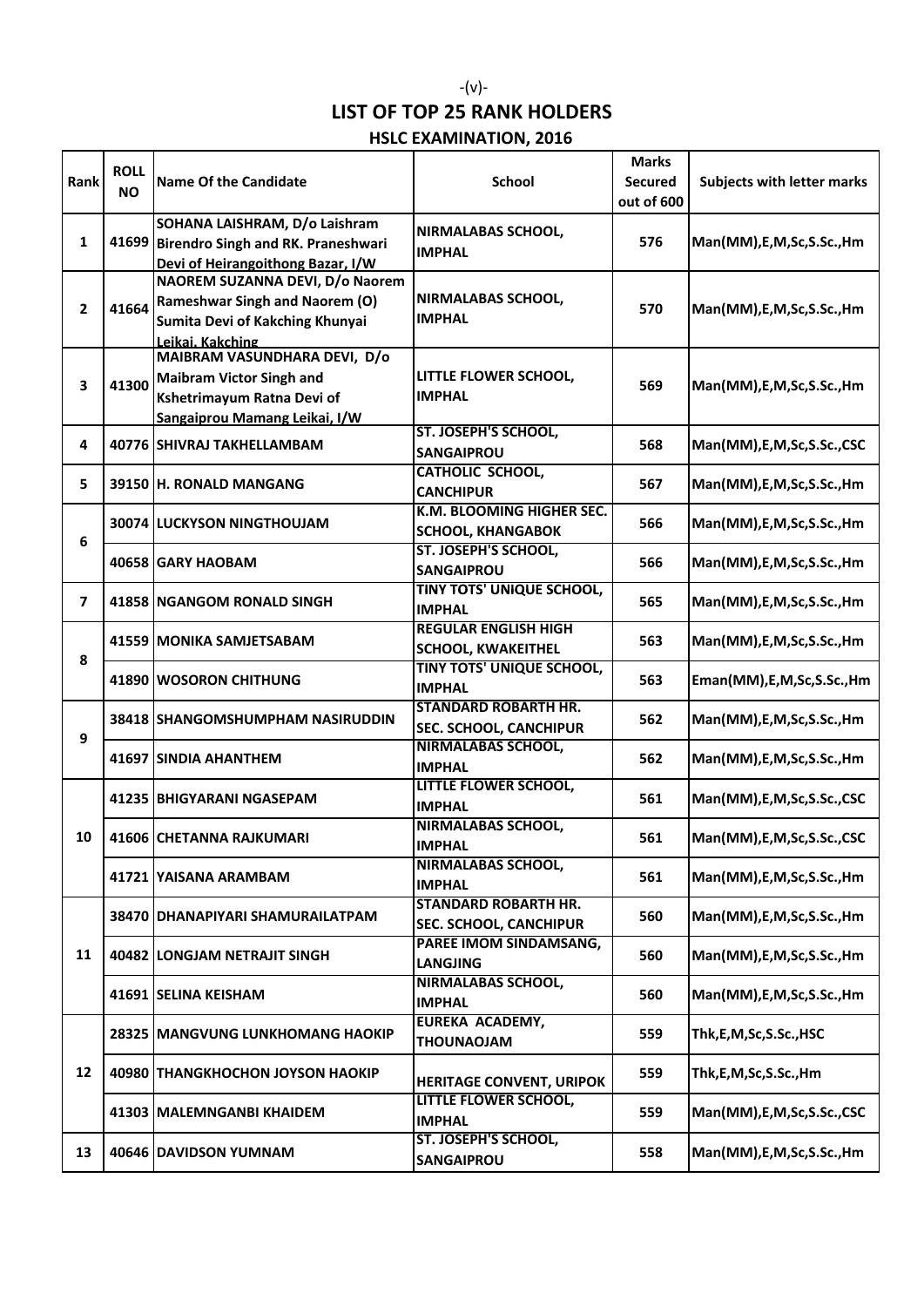| Rank | <b>ROLL</b><br><b>NO</b> | <b>Name Of the Candidate</b>       | <b>School</b>                                            | <b>Marks</b><br><b>Secured</b><br>out of 600 | <b>Subjects with letter marks</b> |
|------|--------------------------|------------------------------------|----------------------------------------------------------|----------------------------------------------|-----------------------------------|
| 14   |                          | 41629 JESSICA LOUREMBAM            | NIRMALABAS SCHOOL,<br><b>IMPHAL</b>                      | 557                                          | Man(MM), E, M, Sc, S.Sc., CSC     |
| 15   |                          | 38327 CHINGSHUBAM VIDYASAGAR       | <b>STANDARD ROBARTH HR.</b><br>SEC. SCHOOL, CANCHIPUR    | 554                                          | Man(MM), E, M, Sc, S.Sc., Hm      |
|      |                          | 39322 TANYA GURUMAYUM              | <b>CATHOLIC SCHOOL,</b><br><b>CANCHIPUR</b>              | 554                                          | Man(MM), E, M, Sc, S.Sc., COM     |
|      |                          | <b>40791 THOUNAOJAM SURJAKANTA</b> | ST. JOSEPH'S SCHOOL,<br><b>SANGAIPROU</b>                | 554                                          | Man(MM), E, M, Sc, S.Sc., Hm      |
|      |                          | 41452 AKOIJAM DANIEL SINGH         | <b>REGULAR ENGLISH HIGH</b><br><b>SCHOOL, KWAKEITHEL</b> | 554                                          | Man(MM), E, M, Sc, S.Sc., Hm      |
| 16   |                          | 38732 TENSUBAM GOLDI SINGH         | <b>BRIGHTER ACADEMY, NEW</b><br><b>CHECKON</b>           | 553                                          | Man(MM), E, M, Sc, S.Sc., Hm      |
|      |                          | 40727 NINGTHEM HUIDROM             | ST. JOSEPH'S SCHOOL,<br><b>SANGAIPROU</b>                | 553                                          | Man(MM), E, M, Sc, S.Sc., Hm      |
|      |                          | 40736 PARULDEV HUIDROM             | ST. JOSEPH'S SCHOOL,<br><b>SANGAIPROU</b>                | 553                                          | Man(MM), E, M, Sc, S.Sc., Hm      |
| 17   |                          | 40777 SIDHAN NONGMEIKAPAM          | ST. JOSEPH'S SCHOOL,<br><b>SANGAIPROU</b>                | 551                                          | Man(MM), E, M, Sc, S.Sc., Hm      |
|      |                          | 41048 ROSHLINDA HAWAIBAM           | <b>HERITAGE CONVENT, URIPOK</b>                          | 551                                          | Man(MM), E, M, Sc, S.Sc., Hm      |
|      |                          | <b>41870 SAIKHOM AMARJIT SINGH</b> | <b>TINY TOTS' UNIQUE SCHOOL,</b><br><b>IMPHAL</b>        | 551                                          | Man(MM), E, M, Sc, S.Sc., Hm      |
| 18   |                          | 26178   IROM HERAMANI SINGH        | <b>THE COMPREHENSIVE</b><br><b>SCHOOL, OINAM</b>         | 550                                          | Man(MM), E, M, Sc, S.Sc., Hm      |
|      |                          | 38919 WAHENGBAM NAOTHOI            | L. MANI MEMORIAL ENGLISH<br><b>SCHOOL, KONGBA</b>        | 550                                          | Man(MM), E, M, Sc, S.Sc., Hm      |
|      |                          | 41909 EMMY NENGNGAIEM HAOKIP       | <b>TINY TOTS' UNIQUE SCHOOL,</b><br><b>IMPHAL</b>        | 550                                          | Eman(MM), E, M, Sc, S.Sc., Hm     |
| 19   |                          | 41233 ARIBAM SIBANI                | LITTLE FLOWER SCHOOL,<br><b>IMPHAL</b>                   | 549                                          | Man(MM), E, M, Sc, CSC            |
|      |                          | 41641 KONICA NONGMAITHEM           | NIRMALABAS SCHOOL,<br><b>IMPHAL</b>                      | 549                                          | Man(MM), E, M, Sc, S.Sc., HSC     |
| 20   |                          | 41037   PHEIROIJAM RESHMI DEVI     | <b>HERITAGE CONVENT, URIPOK</b>                          | 548                                          | Man(MM), E, M, Sc, S.Sc., Hm      |
|      |                          | <b>41253 HENTHOI THONGAM</b>       | LITTLE FLOWER SCHOOL,<br><b>IMPHAL</b>                   | 548                                          | Man(MM), E, M, Sc, CSC            |
|      |                          | <b>41614 EUNICE YENGKHOM</b>       | <b>NIRMALABAS SCHOOL,</b><br><b>IMPHAL</b>               | 548                                          | Man(MM), E, M, Sc, S.Sc., Hm      |
| 21   |                          | 25796 LAISHRAM AMARAJ SINGH        | <b>GOKUL HIGH SCHOOL,</b><br><b>BISHNUPUR</b>            | 547                                          | Man(MM), E, M, Sc, S.Sc., HSC     |
|      |                          | 26392 THIYAM KRISHNAKANT SINGH     | <b>ST. JOHN'S ENGLISH HIGH</b><br><b>SCHOOL, NAMBOL</b>  | 547                                          | Man(MM), E, M, Sc, S.Sc., Hm      |
| 22   |                          | 25267 RAKESH MAIREMBAM             | <b>NEW MODEL PUBLIC SCHOOL,</b><br><b>MOIRANG</b>        | 546                                          | Man(MM), E, M, Sc, S.Sc., HSC     |
|      |                          | 40769 SANGUBAM LANCHENBA           | ST. JOSEPH'S SCHOOL,<br><b>SANGAIPROU</b>                | 546                                          | Man(MM), E, M, Sc, S.Sc., Hm      |
|      |                          | 41000 DINAPRIYA MAIBAM             | <b>HERITAGE CONVENT, URIPOK</b>                          | 546                                          | Man(MM), E, M, Sc, S.Sc., Hm      |
|      |                          | 41879 SYLVEST KONSAM               | <b>TINY TOTS' UNIQUE SCHOOL,</b><br><b>IMPHAL</b>        | 546                                          | Man(MM), E, M, Sc, S.Sc., CSC     |